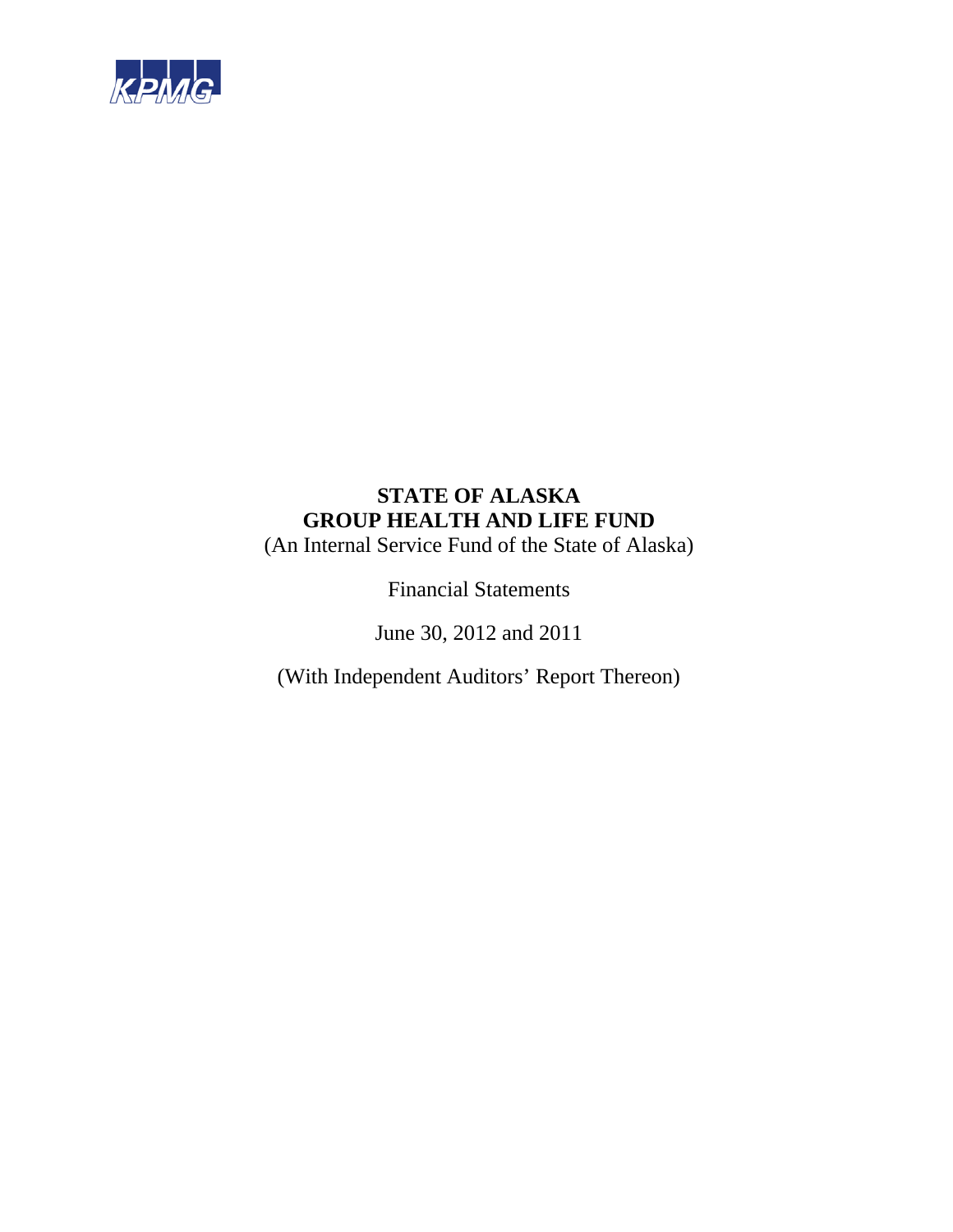#### **Table of Contents**

|                                                            | Page(s)   |
|------------------------------------------------------------|-----------|
| Independent Auditors' Report                               |           |
| Management's Discussion and Analysis                       | $2 - 6$   |
| <b>Statement of Net Assets</b>                             | 7         |
| Statement of Revenues, Expenses, and Changes in Net Assets | 8         |
| <b>Statement of Cash Flows</b>                             | 9         |
| <b>Notes to Financial Statements</b>                       | $10 - 18$ |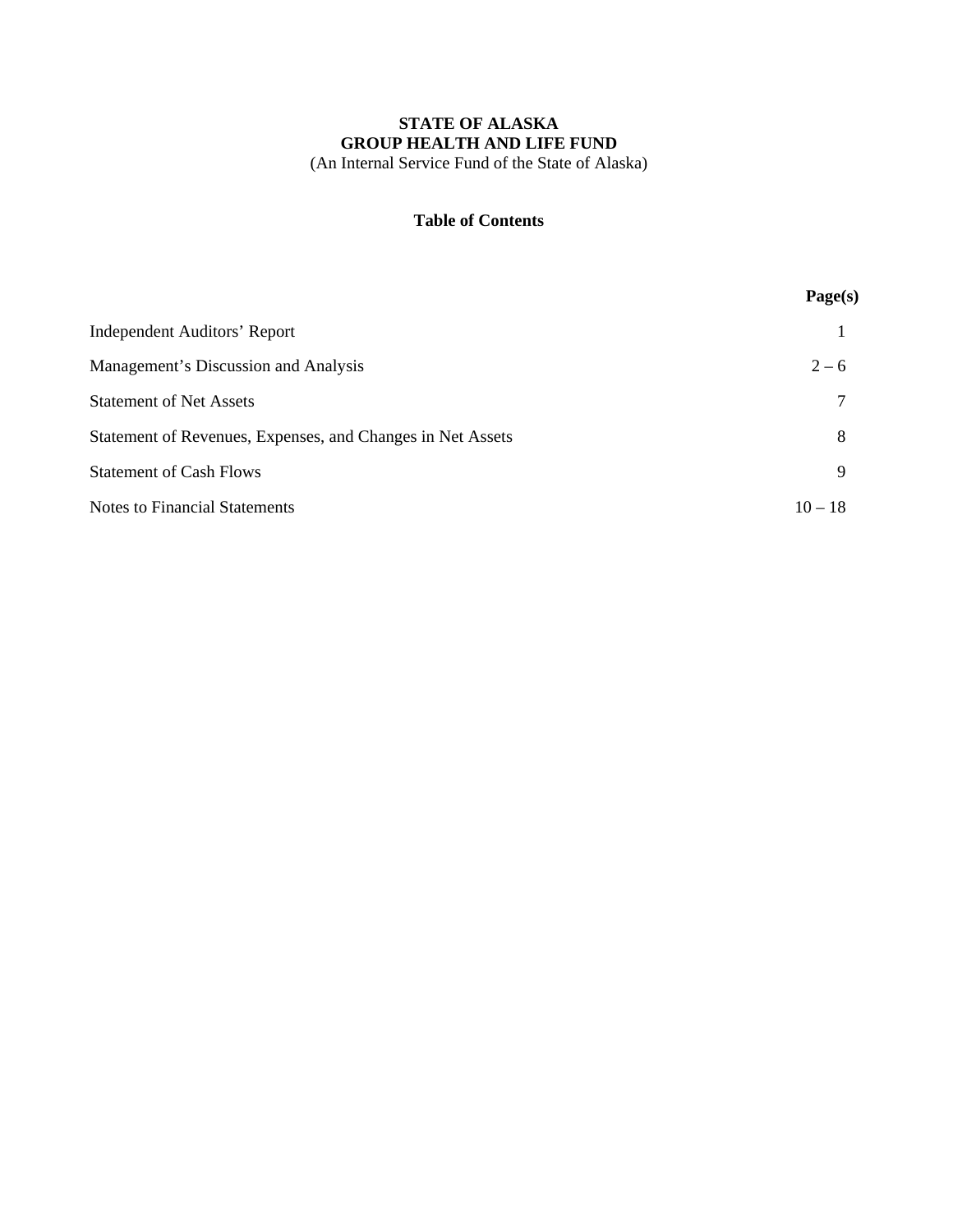

**KPMG LLP**  Suite 600 701 West Eighth Avenue Anchorage, AK 99501

## **Independent Auditors' Report**

The Division of Retirement and Benefits and Members of the Alaska Retirement Management Board State of Alaska Group Health and Life Fund:

We have audited the accompanying statements of net assets of the State of Alaska Group Health and Life Fund (the Plan), an Internal Service Fund of the State of Alaska, as of June 30, 2012 and 2011, and the related statements of revenues, expenses, and changes in net assets, and cash flows for the years then ended. These financial statements are the responsibility of the Plan's management. Our responsibility is to express an opinion on these financial statements based on our audits.

We conducted our audits in accordance with auditing standards generally accepted in the United States of America. Those standards require that we plan and perform the audits to obtain reasonable assurance about whether the financial statements are free of material misstatement. An audit includes consideration of internal control over financial reporting as a basis for designing audit procedures that are appropriate in the circumstances, but not for the purpose of expressing an opinion on the effectiveness of the internal control over financial reporting. Accordingly, we express no such opinion. An audit also includes examining, on a test basis, evidence supporting the amounts and disclosures in the financial statements, assessing the accounting principles used and significant estimates made by management, as well as evaluating the overall financial statement presentation. We believe that our audits provide a reasonable basis for our opinion.

In our opinion, the financial statements referred to above present fairly, in all material respects, the net assets of the State of Alaska Group Health and Life Fund as of June 30, 2012 and 2011, and the changes in net assets and cash flows for the years then ended, in conformity with accounting principles generally accepted in the United States of America.

Management's discussion and analysis is not a required part of the financial statements, but is supplementary information required by the Governmental Accounting Standards Board (GASB). We have applied certain limited procedures, which consisted principally of inquiries of management regarding the methods of measurement and presentation of the required supplementary information. However, we did not audit this information and express no opinion on it.

KPMG LLP

October 22, 2012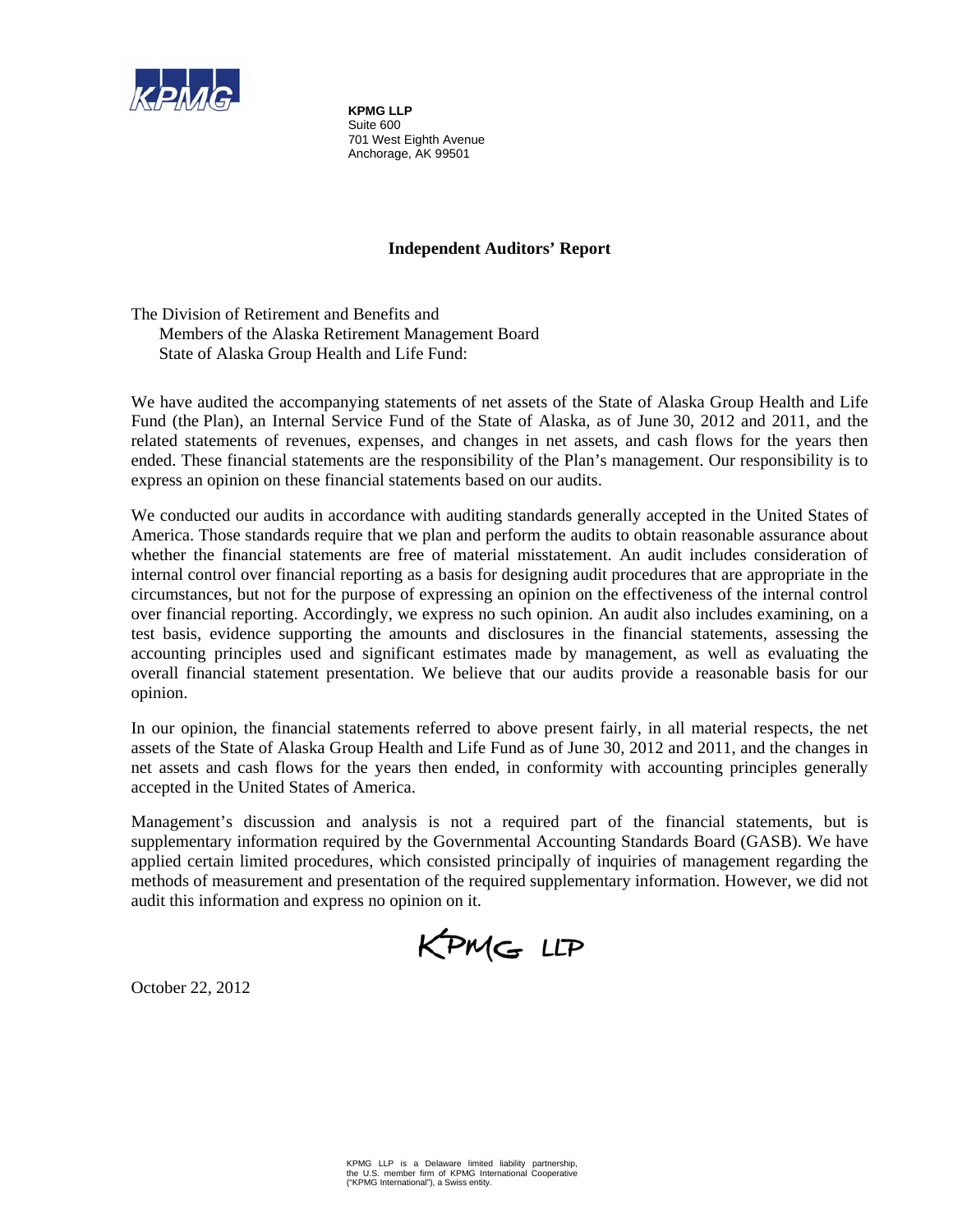Management's Discussion and Analysis

June 30, 2012 and 2011

This section presents management's discussion and analysis (MD&A) of the Group Health and Life Fund's (the Plan) financial condition and performance for the years ended June 30, 2012 and 2011. This section is presented as a narrative overview and analysis. Please read the MD&A in conjunction with the financial statements and notes to financial statements to better understand the financial condition and performance of the Plan during the fiscal years ended June 30, 2012 and 2011. Information for fiscal year 2010 is presented for comparative purposes.

#### **Financial Highlights**

The Plan financial highlights as of June 30, 2012 were as follows:

- The Plan's unrestricted net assets increased by \$5.1 million during fiscal year 2012.
- The Plan's health premiums increased by \$11.4 million during fiscal year 2012.
- The Plan's investment earnings during fiscal year 2012 were \$605,899.
- The Plan's benefit expense totaled \$102.2 million during fiscal year 2012.

#### **Overview of the Financial Statements**

This discussion and analysis is intended to serve as an introduction to the Plan's basic financial statements. The Plan's financial statements comprise four components: (1) statement of net assets, (2) statement of revenues, expenses, and changes in net assets, (3) statement of cash flows, and (4) notes to financial statements.

*Statement of Net Assets* – This statement presents information regarding the Plan's assets, liabilities, and resulting unrestricted net assets. This statement reflects the Plan's cash and short-term investments, receivables, and other assets less liabilities at June 30, 2012 and 2011.

*Statement of Revenues, Expenses, and Changes in Net Assets* – This statement presents how the Plan's net assets changed during the fiscal years ended June 30, 2012 and 2011 as a result of health premiums, investment income, and operating expenses.

*Statement of Cash Flows* – This statement presents cash flows from operations and investing activities. The Plan presents its cash flows statement using the direct method for reporting cash received and disbursed during the fiscal year.

The above statements represent resources available for investment and payment of benefits as of June 30, 2012 and 2011, and the sources and uses of those funds during fiscal years 2012 and 2011.

*Notes to Financial Statements* – The notes to financial statements are an integral part of the financial statements and provide additional detailed information and schedules that are essential to a full understanding of the Plan's financial statements.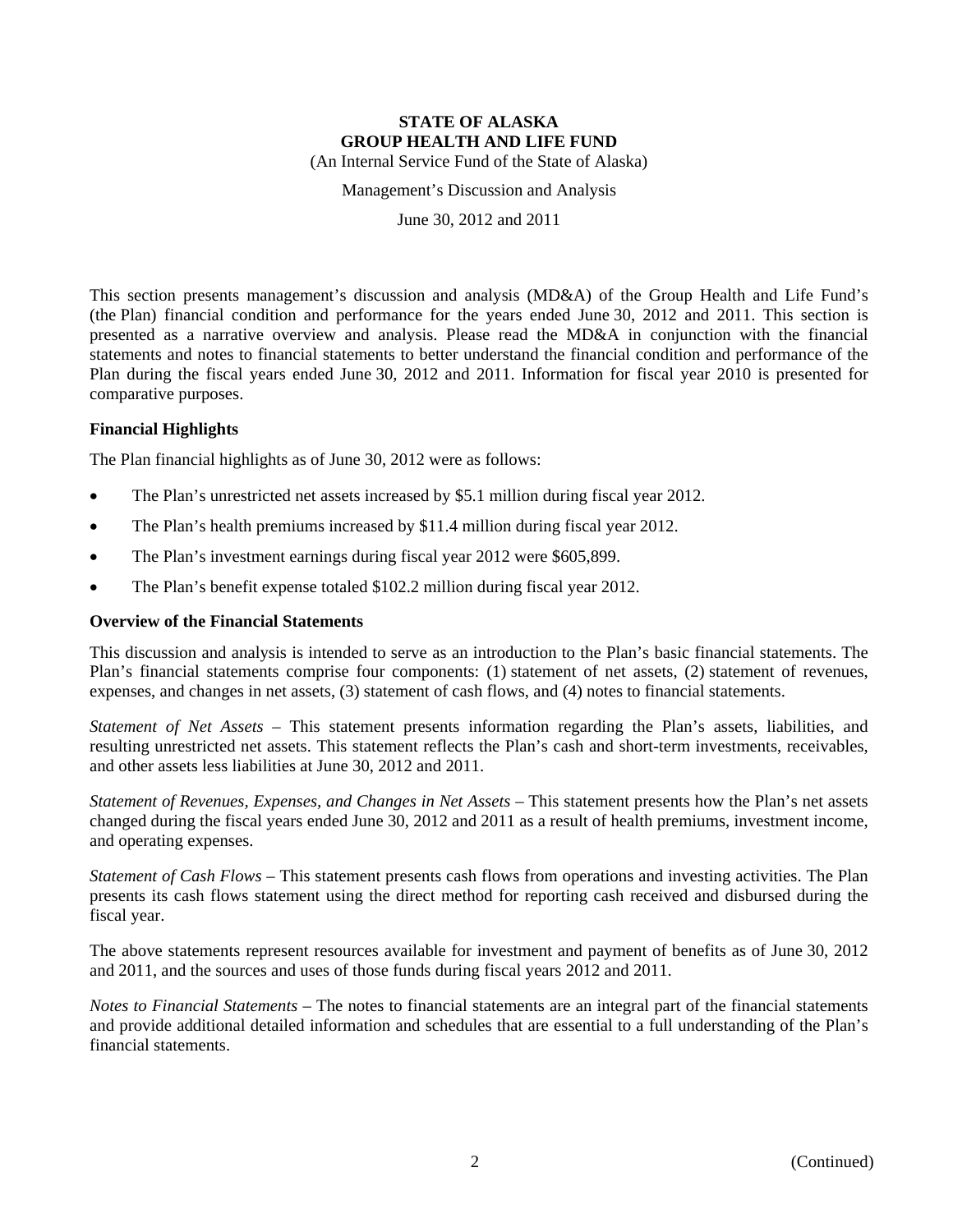Management's Discussion and Analysis

June 30, 2012 and 2011

## **Condensed Financial Information**

|                                     |                  | <b>Net Assets</b> |                     |                        |            |
|-------------------------------------|------------------|-------------------|---------------------|------------------------|------------|
|                                     |                  |                   | Increase (decrease) |                        |            |
| <b>Description</b>                  | 2012             | 2011              | Amount              | Percentage             | 2010       |
| Assets:                             |                  |                   |                     |                        |            |
| Cash and cash equivalents           | \$<br>47,588,399 | 40,155,448        | 7,432,951           | 18.5%<br><sup>\$</sup> | 35,299,978 |
| Receivables                         | 30.054           | 94.508            | (64, 454)           | (68.2)                 | 36,447     |
| Other assets                        | 1,013,712        | 840,649           | 173,063             | 20.6                   | 840,649    |
| Total assets                        | 48,632,165       | 41,090,605        | 7,541,560           | 18.4                   | 36,177,074 |
| Liabilities:                        |                  |                   |                     |                        |            |
| Claims payable                      | 16.242,000       | 14,096,000        | 2.146,000           | 15.2                   | 15,266,619 |
| Due to State of Alaska General Fund | 1,435,319        | 1,151,148         | 284.171             | 24.7                   | 786,149    |
| Accrued expenses                    | 268,739          | 229,253           | 39,486              | 17.2                   | 202,876    |
| Total liabilities                   | 17,946,058       | 15,476,401        | 2,469,657           | 16.0                   | 16,255,644 |
| Net assets                          | \$<br>30.686.107 | 25,614,204        | 5,071,903           | 19.8%<br>S             | 19.921.430 |

|                               | <b>Changes in Net Assets</b> |                     |            |            |             |                |  |  |  |  |  |  |
|-------------------------------|------------------------------|---------------------|------------|------------|-------------|----------------|--|--|--|--|--|--|
|                               |                              | Increase (decrease) |            |            |             |                |  |  |  |  |  |  |
| <b>Description</b>            |                              | 2012                | 2011       | Amount     | Percentage  | 2010           |  |  |  |  |  |  |
| Net assets, beginning of year | \$                           | 25,614,204          | 19,921,430 | 5,692,774  | 28.6%<br>-S | 30,991,715     |  |  |  |  |  |  |
| Operating revenues:           |                              |                     |            |            |             |                |  |  |  |  |  |  |
| Health premiums               |                              | 108,978,716         | 97,600,974 | 11,377,742 | 11.7        | 81,098,549     |  |  |  |  |  |  |
| Other revenues                |                              | 1,647,318           | 1,915,110  | (267, 792) | (14.0)      | 1,720,541      |  |  |  |  |  |  |
| Total operating revenues      |                              | 110,626,034         | 99,516,084 | 11,109,950 | 11.2        | 82,819,090     |  |  |  |  |  |  |
| Operating expenses:           |                              |                     |            |            |             |                |  |  |  |  |  |  |
| <b>Benefits</b>               |                              | 102,168,590         | 90,752,756 | 11,415,834 | 12.6        | 91,429,449     |  |  |  |  |  |  |
| Administrative                |                              | 3,991,440           | 3,701,488  | 289,952    | 7.8         | 3,924,530      |  |  |  |  |  |  |
| Total operating expenses      |                              | 106,160,030         | 94,454,244 | 11,705,786 | 12.4        | 95,353,979     |  |  |  |  |  |  |
| Operating income (loss)       |                              | 4,466,004           | 5,061,840  | (595, 836) | (11.8)      | (12, 534, 889) |  |  |  |  |  |  |
| Nonoperating revenues:        |                              |                     |            |            |             |                |  |  |  |  |  |  |
| Net investment income         |                              | 605,899             | 630,934    | (25,035)   | (4.0)       | 1,464,604      |  |  |  |  |  |  |
| Change in net assets          |                              | 5,071,903           | 5,692,774  | (620, 871) | (10.9)      | (11,070,285)   |  |  |  |  |  |  |
| Net assets, end of year       | \$                           | 30,686,107          | 25,614,204 | 5,071,903  | 19.8%<br>-S | 19,921,430     |  |  |  |  |  |  |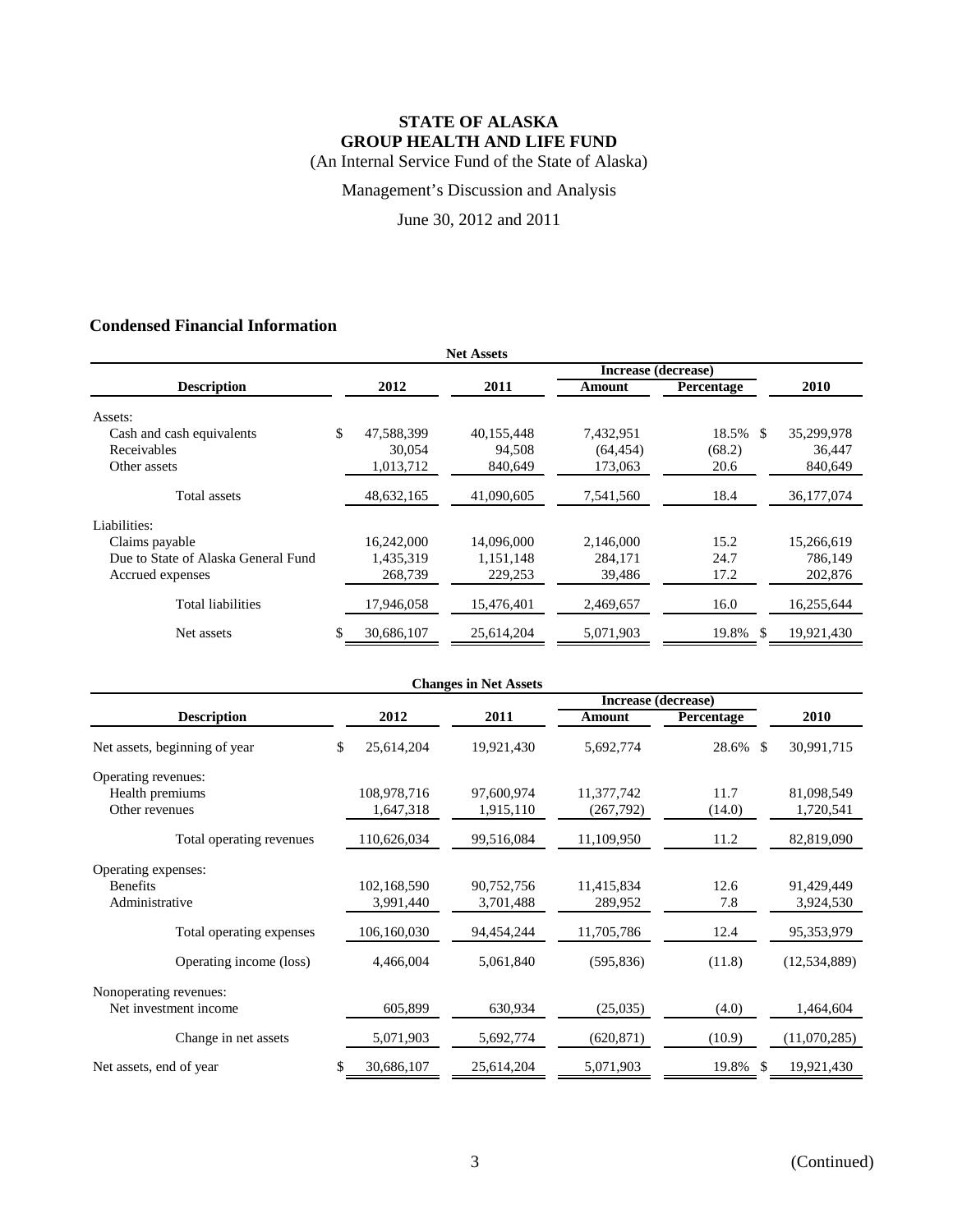Management's Discussion and Analysis

June 30, 2012 and 2011

#### **Financial Analysis of the Plan**

The statement of net assets as of June 30, 2012 and 2011 showed total assets exceeding total liabilities by \$30,686,107 and \$25,614,204, respectively. These amounts represent the total plan net assets held in trust for healthcare benefits on each of those dates. The entire amount is available to cover the Plan's obligation to pay healthcare benefits for its members and their beneficiaries.

These amounts also represent an increase in net assets of \$5,071,903 or 19.8%, an increase of \$5,692,774 or 28.6% over fiscal year 2011 and 2010, respectively. Over the long term, healthcare premiums collected and investment income earned are expected to cover all claim costs. With continued increases in healthcare costs, the Plan must continue to accumulate assets to meet current and future claim costs.

#### **Premium Calculations**

The overall objective of the Plan is to have sufficient funds to meet claim costs. The premiums are recommended each year by the Division of Retirement and Benefits' (the Division) benefit consultant with the governing body's concurrence and the administrator's approval. Premiums are based on the Plan's fiscal year. The benefit consultant reviews the historical claims experience and administrative costs and uses that data to estimate trends to recommend premiums for the next fiscal year.

#### **Healthcare Premiums and Investment Income**

The revenues required to fund healthcare benefits are accumulated through a combination of employer health premiums, member health premiums, other income, and net investment income.

|                           | <b>Revenues</b> |             |            |            |            |  |  |
|---------------------------|-----------------|-------------|------------|------------|------------|--|--|
|                           |                 |             |            |            |            |  |  |
|                           | 2012            | 2011        | Amount     | Percentage | 2010       |  |  |
| Health insurance premiums | 108,978,716     | 97,600,974  | 11,377,742 | 11.7%      | 81,098,549 |  |  |
| Other income              | 1,647,318       | 1,915,110   | (267,792)  | (14.0)     | 1,720,541  |  |  |
| Net investment income     | 605,899         | 630,934     | (25,035)   | (4.0)      | 1,464,604  |  |  |
| Total                     | 111,231,933     | 100.147.018 | 11.084.915 | 11.1%      | 84,283,694 |  |  |

Over the long term, health premiums earned and net investment income are expected to cover all costs of the Plan.

Healthcare premiums benefit credit paid by the State of Alaska (the State) increased from \$1,088 per month per person in fiscal year 2011 to \$1,250 per month per person in fiscal year 2012. Premiums were \$910 in fiscal year 2010. Increases to health premiums are the result of rising healthcare costs related to covered benefits. Premiums are based on historical and anticipated experience. During fiscal year 2012, there was also an increase of approximately 140 members over fiscal year 2011.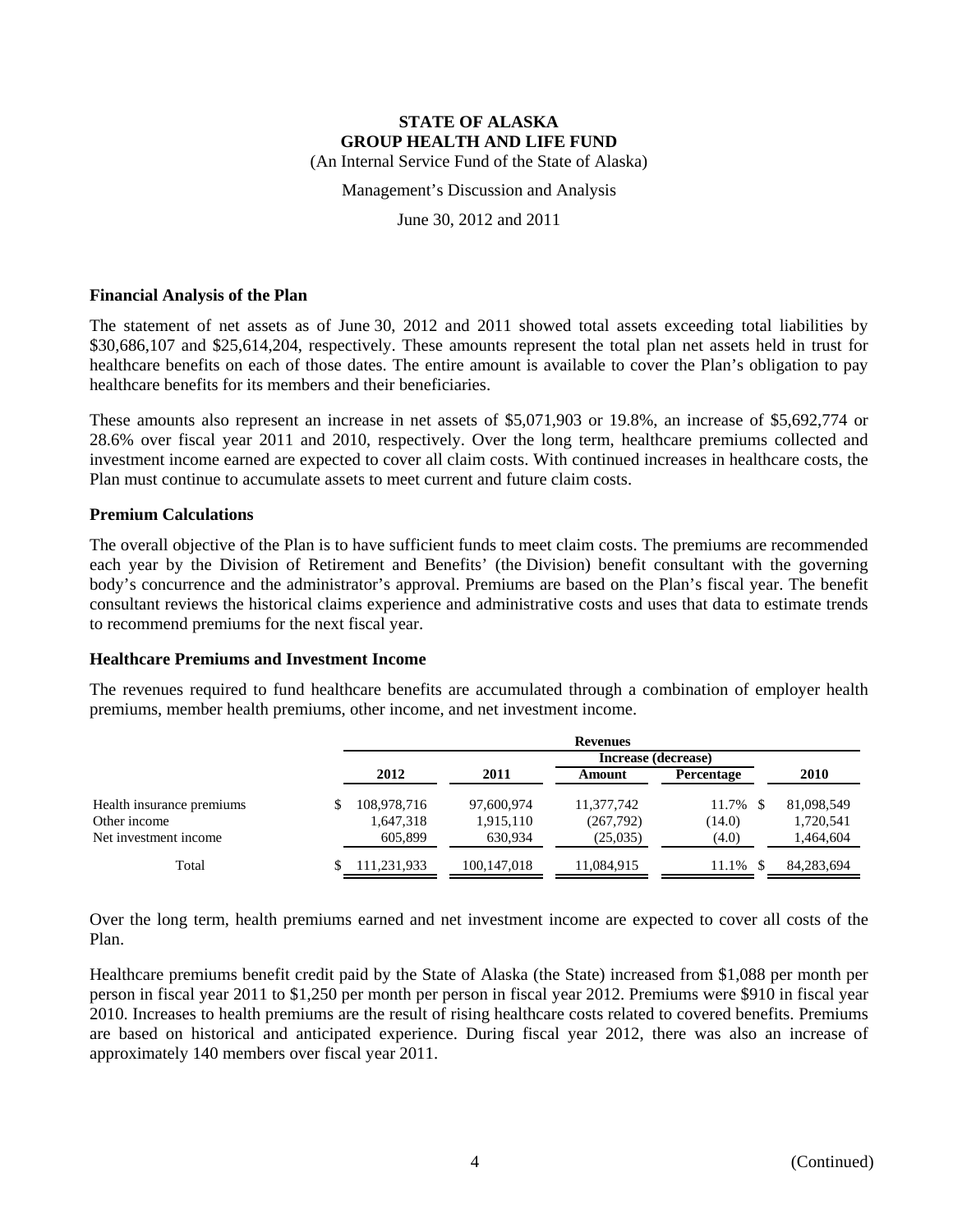Management's Discussion and Analysis

June 30, 2012 and 2011

Net investment income decreased by \$25,035 or 4.0% from amounts recorded in fiscal year 2011 and decreased by \$833,670 or 56.9% from amounts recorded in fiscal year 2010. In both fiscal years 2011 and 2012, the decrease was due to lower returns on investments as well as a lower invested balance from higher healthcare costs. The Group Health and Life Fund is invested in the General Fund and Other Non-segregated Investments (GeFONSI). The GeFONSI is an investment pool managed by the State of Alaska Treasury Division in the Department of Revenue. For fiscal years 2012 and 2011, the GeFONSI investments generated 1.52% and 1.72% rates of return, respectively. The GeFONSI annualized rate of return was 2.21% over the last three years and 3.33% over the last five years. The invested balance increased by \$7,432,951 in fiscal year 2012, and increased by \$4,855,470 and decreased by \$9,441,195 in fiscal years 2011 and 2010, respectively.

#### **Benefits and Expenses**

The primary expense of the Plan is the payment of healthcare benefits. These benefit costs and the cost of administering the Plan comprise the cost of operations.

Benefit expenses increased by \$11,415,834 or 12.6% from fiscal year 2011 and decreased by \$676,693 or 0.7% during fiscal year 2010. Fiscal year 2012 saw an increase in covered members, and healthcare costs increased over fiscal year 2011.

|                     | <b>Expenses</b> |                     |            |                   |            |  |  |  |
|---------------------|-----------------|---------------------|------------|-------------------|------------|--|--|--|
|                     |                 | Increase (decrease) |            |                   |            |  |  |  |
|                     | 2012            | 2011                | Amount     | <b>Percentage</b> | 2010       |  |  |  |
| Healthcare benefits | 102,168,590     | 90,752,756          | 11,415,834 | $12.6\%$ \$       | 91,429,449 |  |  |  |
| Administrative      | 3,991,440       | 3,701,488           | 289,952    | 7.8               | 3,924,530  |  |  |  |
| Total               | 106,160,030     | 94,454,244          | 11,705,786 | 12.4%             | 95,353,979 |  |  |  |

Administrative expenses increased by \$289,952 or 7.8% from fiscal year 2011 and decreased by \$223,042 or 5.7% from fiscal year 2010.

#### **Economic Conditions, Market Environment, and Results**

Net investment rate of return remains far below the five-year average, having decreased an additional 11.6% during fiscal year 2012, and ending the year at 45.7% of the five-year rate of return. Short-term fixed-income rates of return are expected to stay low and to continue falling during fiscal year 2013.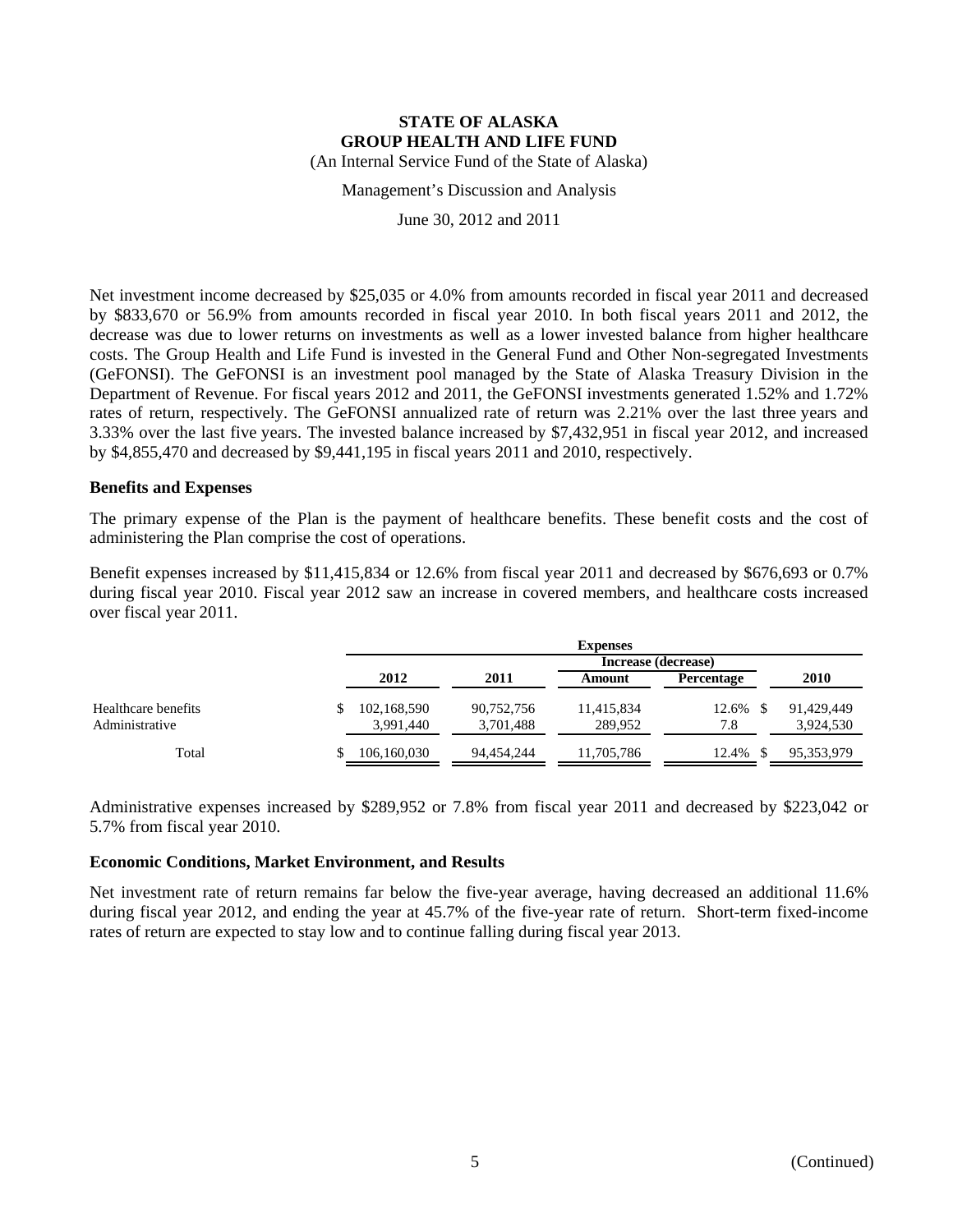## **STATE OF ALASKA GROUP HEALTH AND LIFE FUND**

(An Internal Service Fund of the State of Alaska)

Management's Discussion and Analysis

June 30, 2012 and 2011

#### **Requests for Information**

This financial report is designed to provide a general overview of the Plan's financial condition for those with interest in the Plan's finances. Questions concerning any of the information provided in this report or requests for additional financial information should be addressed to:

State of Alaska Group Health and Life Fund Division of Retirement and Benefits, Accounting Section P.O. Box 110203 Juneau, Alaska 99811-0203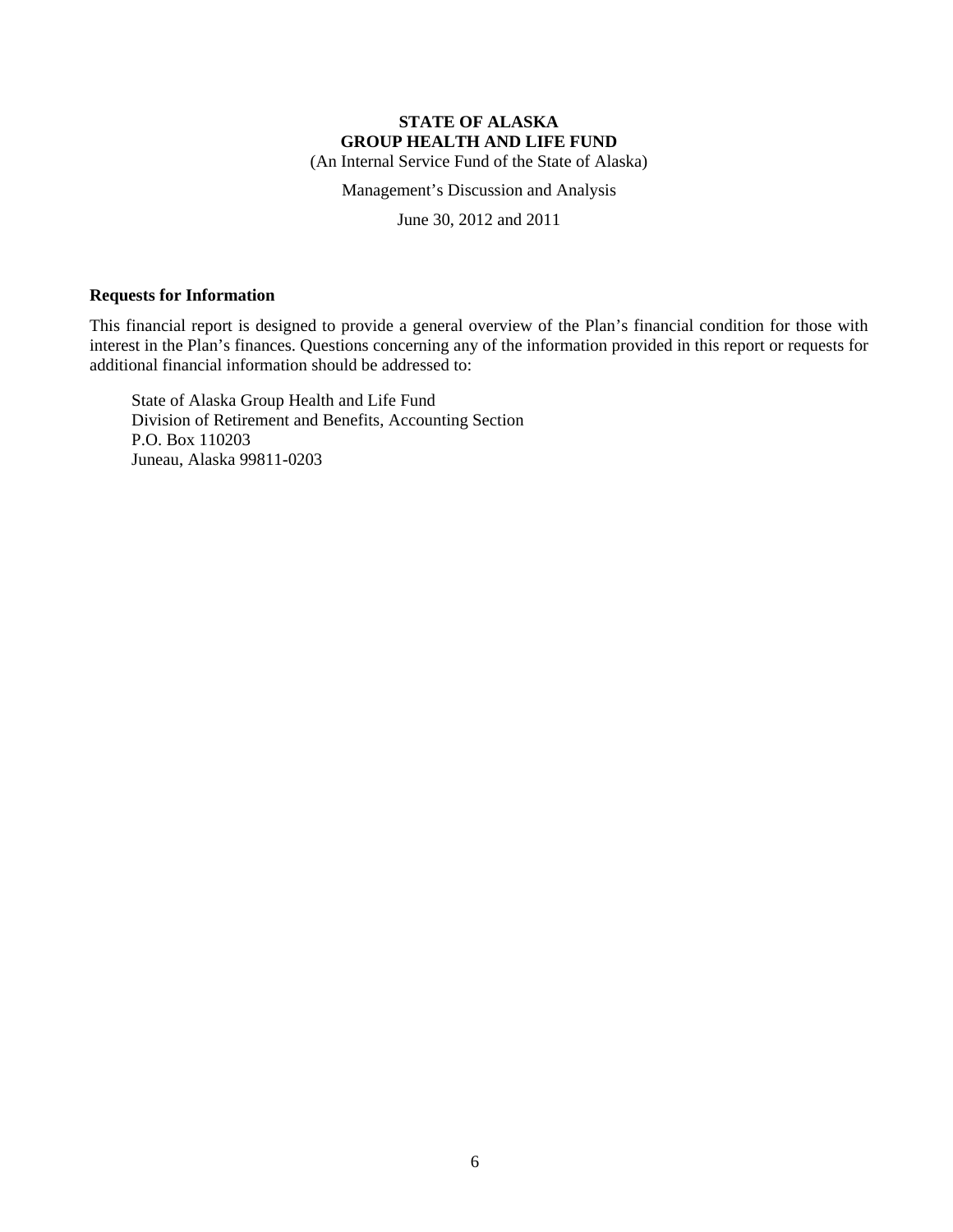## **STATE OF ALASKA GROUP HEALTH AND LIFE FUND**

(An Internal Service Fund of the State of Alaska)

## Statement of Net Assets

## June 30, 2012 and 2011

|                                                      | 2012             | 2011       |
|------------------------------------------------------|------------------|------------|
| Assets:                                              |                  |            |
| Cash and cash equivalents (notes 3 and 4):           |                  |            |
| Investment in State of Alaska General Fund and Other |                  |            |
| Nonsegregated Investments Pool                       | \$<br>47,588,399 | 40,155,448 |
| Premiums receivable                                  | 30,054           | 32,015     |
| Other receivable                                     |                  | 62,493     |
| Other assets                                         | 1,013,712        | 840,649    |
| Total assets                                         | 48,632,165       | 41,090,605 |
| Liabilities:                                         |                  |            |
| Claims payable (note 5)                              | 16,242,000       | 14,096,000 |
| Due to State of Alaska General Fund (note 5)         | 1,435,319        | 1,151,148  |
| Accrued expenses                                     | 268,739          | 229,253    |
|                                                      |                  |            |
| <b>Total liabilities</b>                             | 17,946,058       | 15,476,401 |
| Unrestricted net assets                              | 30,686,107       | 25,614,204 |
|                                                      |                  |            |

See accompanying notes to financial statements.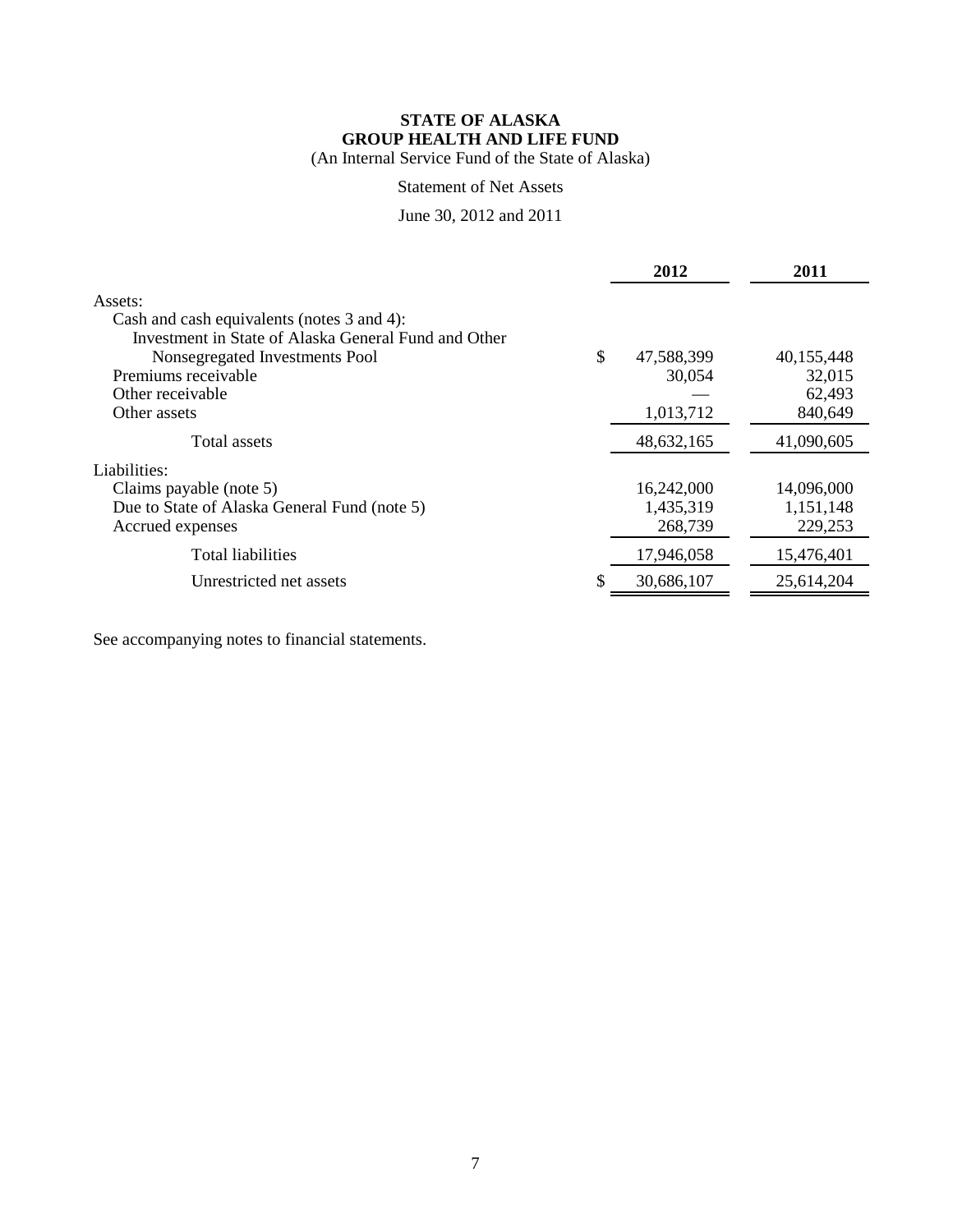## **STATE OF ALASKA GROUP HEALTH AND LIFE FUND**

(An Internal Service Fund of the State of Alaska)

## Statement of Revenues, Expenses, and Changes in Net Assets

Years ended June 30, 2012 and 2011

|                                                  | 2012             | 2011       |
|--------------------------------------------------|------------------|------------|
| Operating revenues:                              |                  |            |
| Employer health premiums                         | \$<br>93,838,322 | 80,575,203 |
| Member health premiums                           | 15,140,394       | 17,025,771 |
| Cobra subsidy                                    |                  | 62,838     |
| Other                                            | 1,647,318        | 1,852,272  |
| Total operating revenues                         | 110,626,034      | 99,516,084 |
| Operating expenses:                              |                  |            |
| Benefits (note 5)                                | 102,168,590      | 90,752,756 |
| Administrative                                   | 3,991,440        | 3,701,488  |
| Total operating expenses                         | 106,160,030      | 94,454,244 |
| Operating income                                 | 4,466,004        | 5,061,840  |
| Nonoperating revenues:                           |                  |            |
| Net investment income                            | 605,899          | 630,934    |
| Change in unrestricted net assets                | 5,071,903        | 5,692,774  |
| Total unrestricted net assets, beginning of year | 25,614,204       | 19,921,430 |
| Total unrestricted net assets, end of year       | 30,686,107       | 25,614,204 |

See accompanying notes to financial statements.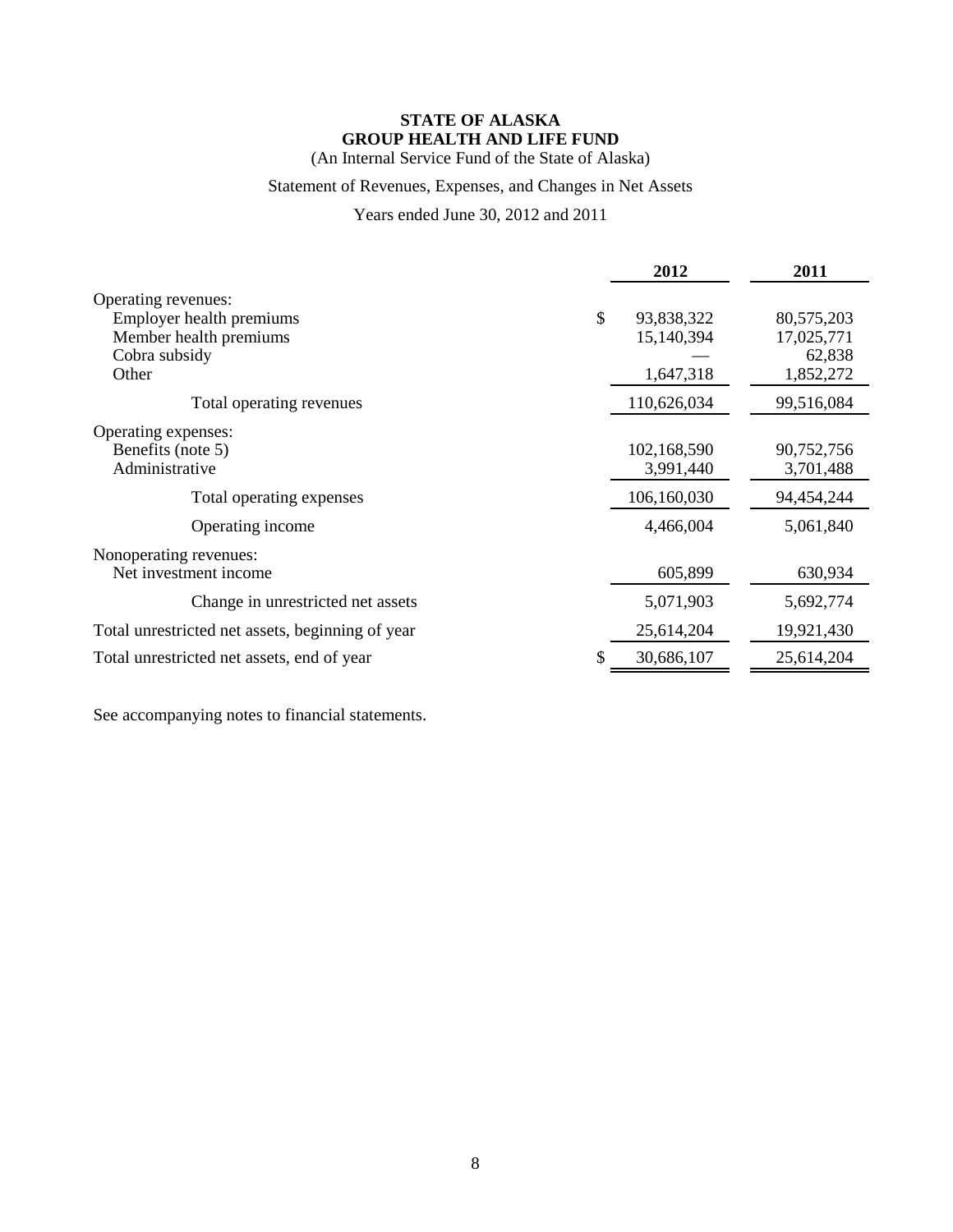## **STATE OF ALASKA GROUP HEALTH AND LIFE FUND**

(An Internal Service Fund of the State of Alaska)

## Statement of Cash Flows

## Years ended June 30, 2012 and 2011

|                                                                                                                                                                                                                                                                                                               |    | 2012                                                                             | 2011                                                                             |
|---------------------------------------------------------------------------------------------------------------------------------------------------------------------------------------------------------------------------------------------------------------------------------------------------------------|----|----------------------------------------------------------------------------------|----------------------------------------------------------------------------------|
| Cash flows from operating activities:<br>Cash received for premiums from the State of Alaska<br>Cash received from others for premiums<br>Cash received from third-party administrator<br>Cash payments to third-party administrator for benefits<br>Cash payments to employees<br>Cash payments to suppliers | \$ | 108,978,716<br>1,960<br>1,709,811<br>(99, 738, 419)<br>(226, 890)<br>(3,898,126) | 97,600,974<br>67,270<br>1,789,780<br>(91, 558, 376)<br>(196, 648)<br>(3,478,464) |
| Net cash provided by operating activities                                                                                                                                                                                                                                                                     |    | 6,827,052                                                                        | 4,224,536                                                                        |
| Cash flows from investing activity:<br>Net investment income received                                                                                                                                                                                                                                         |    | 605,899                                                                          | 630,934                                                                          |
| Net increase in cash and cash equivalents                                                                                                                                                                                                                                                                     |    | 7,432,951                                                                        | 4,855,470                                                                        |
| Cash and cash equivalents, beginning of year                                                                                                                                                                                                                                                                  |    | 40,155,448                                                                       | 35,299,978                                                                       |
| Cash and cash equivalents, end of year                                                                                                                                                                                                                                                                        | S. | 47,588,399                                                                       | 40,155,448                                                                       |
| Reconciliation of operating income to net cash used for operating<br>activities:<br>Operating income<br>Adjustments to reconcile operating income to net cash<br>provided by operating activities:<br>(Increase) decrease in assets:                                                                          | \$ | 4,466,004                                                                        | 5,061,840                                                                        |
| Premiums receivable<br>Other assets<br>Deposit with third party administrator<br>Increase (decrease) in liabilities:<br>Claims payable<br>Due to State of Alaska General Fund                                                                                                                                 |    | 1,960<br>62,492<br>(173,061)<br>2,146,000<br>284,171                             | 4,431<br>(62, 492)<br>(1,129,000)<br>364,999                                     |
| Accrued expenses                                                                                                                                                                                                                                                                                              |    | 39,486                                                                           | (15, 242)                                                                        |
| Net cash provided by operating activities                                                                                                                                                                                                                                                                     | S  | 6,827,052                                                                        | 4,224,536                                                                        |

See accompanying notes to financial statements.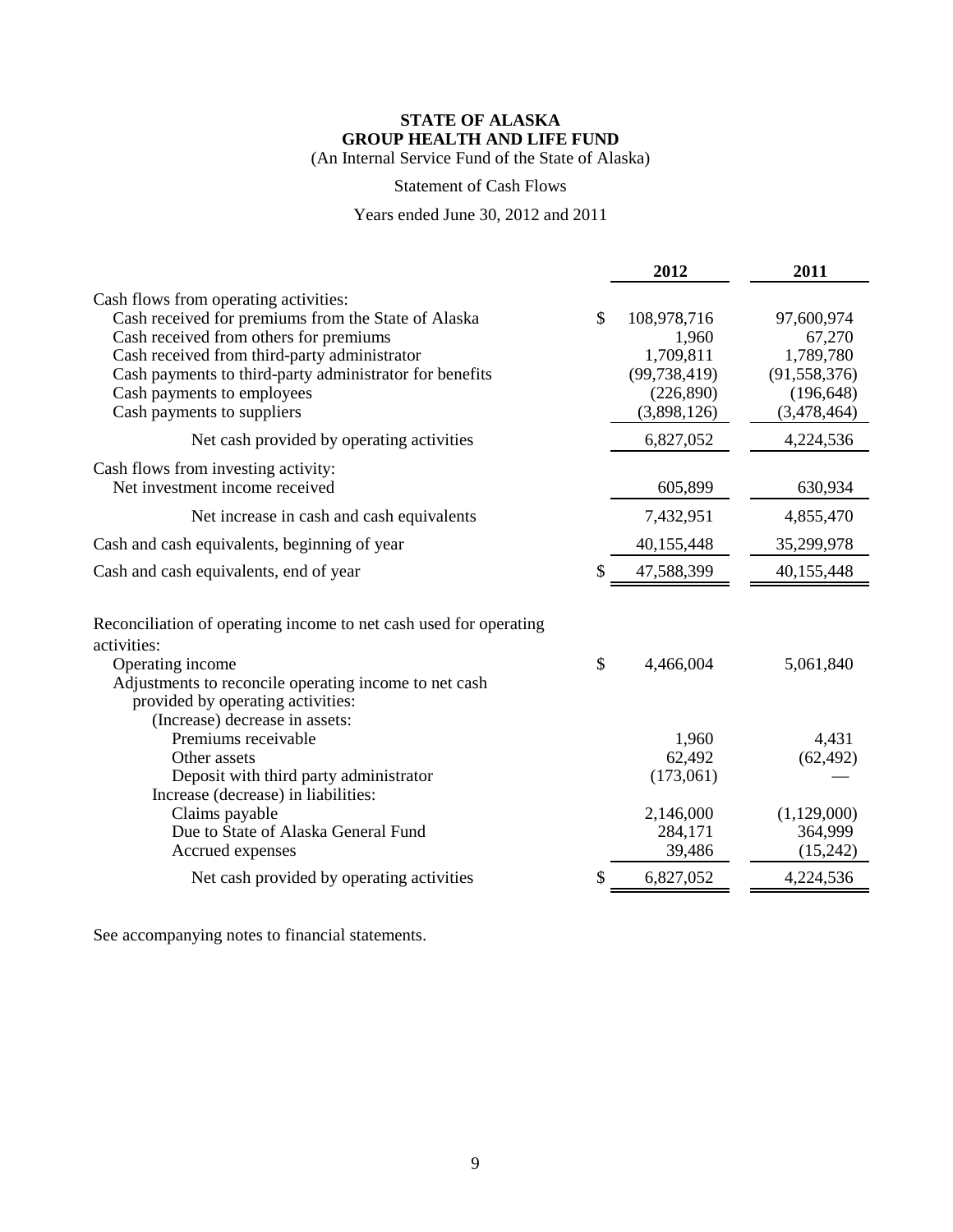Notes to Financial Statements

June 30, 2012 and 2011

### **(1) Description**

The following brief description of the State of Alaska Group Health and Life Fund (the Plan), an Internal Service Fund of the State of Alaska (the State), is provided for general information purposes only. Participants should refer to the Select Benefits Information Booklet for more complete information.

## *General*

The Plan was established on July 1, 1997 to provide self-insured healthcare benefits to eligible employees of the State. The Plan is an internal service fund of the State financial reporting entity and is included as such in the State's comprehensive annual financial report. As of June 30, 2012 and 2011, there were approximately 6,340 and 6,200 employees, excluding dependents, covered by the Plan, respectively.

Prior to July 1, 1997, healthcare benefits for state employees were fully insured through the payment of premiums to an insurance company.

## *Benefits*

The Plan offers medical, dental, vision, and audio benefits to eligible state employees and their dependents.

## *Eligibility*

The Plan does not provide benefits to members of the following collective bargaining units, who chose to receive health coverage through a union trust:

- Labor, Trades and Crafts Unit
- Public Safety Airport Security Unit
- Public Safety Troopers Unit
- Masters, Mates and Pilots
- General Government Unit

All other permanent and long-term nonpermanent employees of the State are covered by the Plan, including permanent and long-term nonpermanent seasonal and part-time employees who elect coverage.

The Plan also provides coverage for state legislators and elected officials.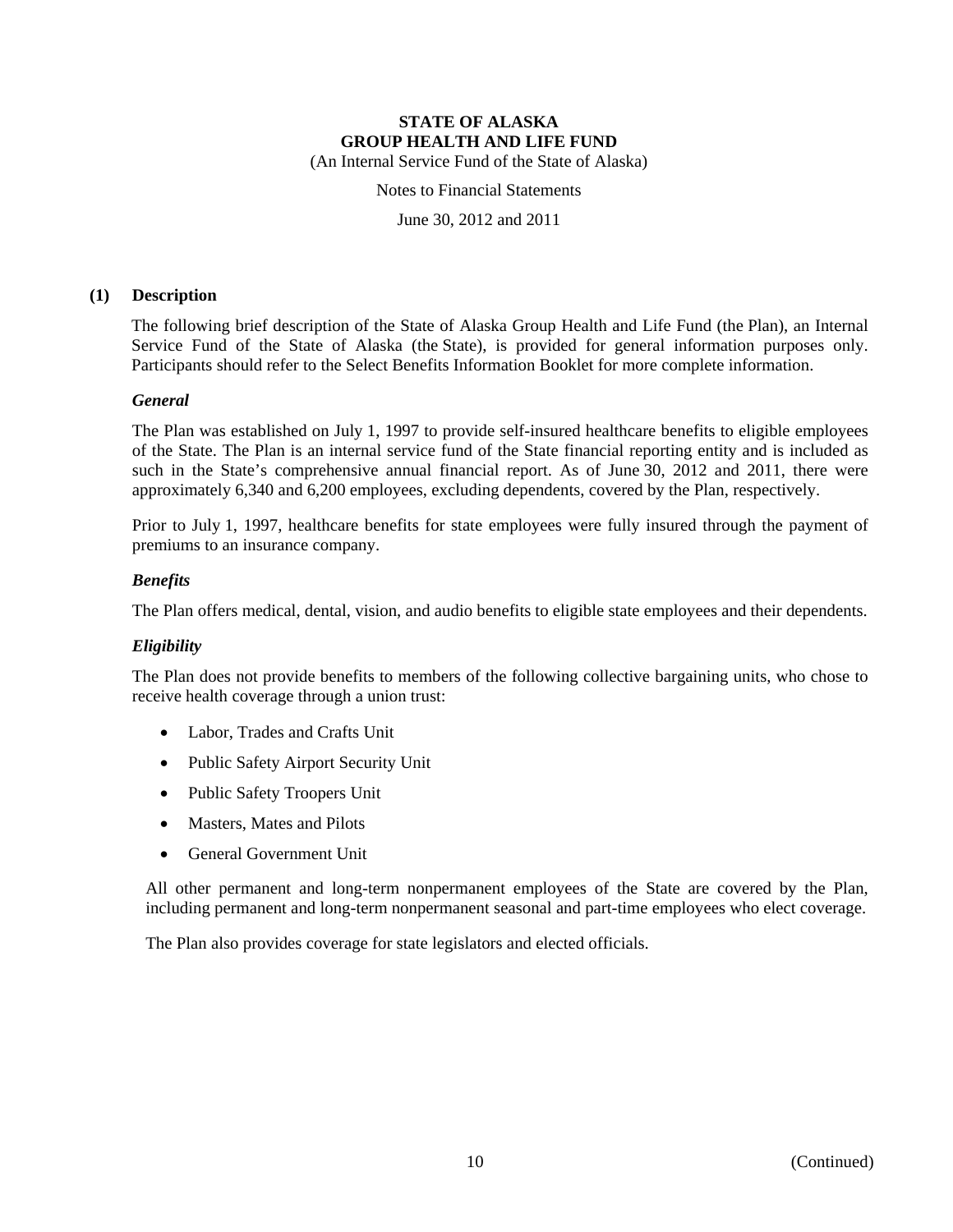Notes to Financial Statements

June 30, 2012 and 2011

#### **(1) Description (cont.)**

#### *Flexible Benefits*

Employees who are not covered through a union trust are eligible for flexible healthcare benefits. Under this program, employees are provided benefit credits by the State. Employees can use the benefit credits to purchase the benefits they want. Benefit credits equal the amount that the State contributes towards health benefits for all employees. The amount of benefit credits each employee receives is decided by the legislature and/or the appropriate collective bargaining agreement and can be adjusted each year. Each of the available options offers different benefits or pays benefits at different rates. If the cost of the benefit option selected by an employee exceeds the amount of their benefit credits, the difference is funded by the employee through pretax payroll deductions. If the cost of the benefit options selected by an employee is less than the amount of their benefit credits, the remaining benefit credits are contributed to a healthcare reimbursement account for that employee.

#### **(2) Summary of Significant Accounting Policies**

#### *Basis of Accounting*

The Plan's financial statements are prepared using the economic resources measurement focus and the accrual basis of accounting. Premiums are recognized in the period in which they are due. Benefits are recognized when due and payable.

#### *Financial Statement Presentation*

The Plan distinguishes operating revenues and expenses from nonoperating revenues and expenses. Operating revenues and expenses generally result from providing services in connection with the Plan's principal ongoing operations. The principal operating revenues of the Plan are employer and member contributions. Operating expenses for the Plan include benefits and administrative expenses. All revenues and expenses not meeting this definition are reported as nonoperating revenues and expenses.

#### *Use of Estimates*

The preparation of financial statements in conformity with U.S. generally accepted accounting principles requires management to make estimates and assumptions that affect the reported amounts of assets and liabilities and disclosure of contingent assets and liabilities at the date of the financial statements and the reported amounts of additions and deductions during the reporting period. Actual results could differ from those estimates.

#### *Investments*

Investments are recorded at fair value. Fair value is "the amount that a plan can reasonably expect to receive for an investment in a current sale between a willing buyer and a willing seller – that is, other than in a forced or liquidation sale." Security transactions are accounted for on a trade-date (ownership) basis at the current fair value.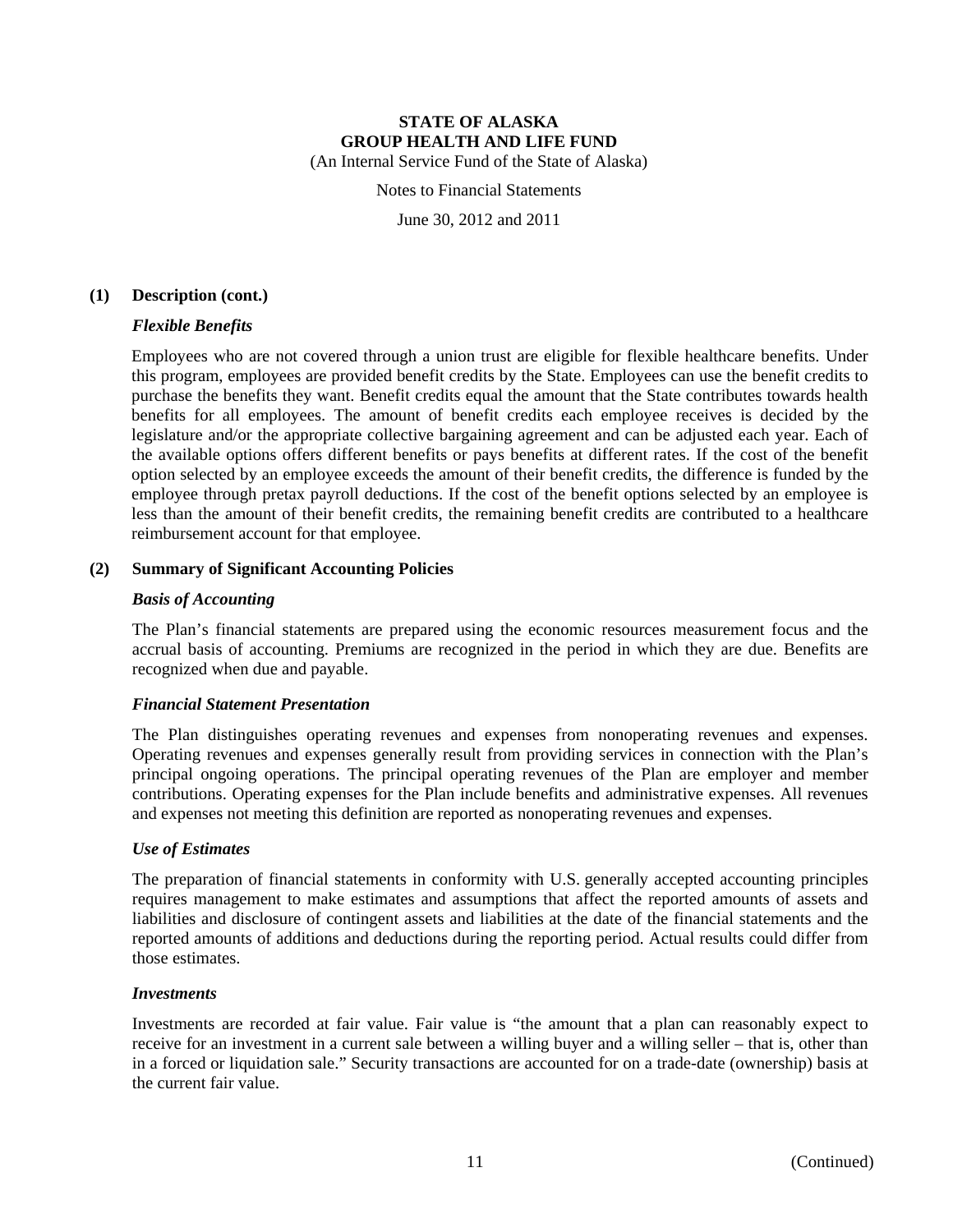Notes to Financial Statements

June 30, 2012 and 2011

#### **(2) Summary of Significant Accounting Policies (cont.)**

The Plan participates in the State General Fund and Other Non-segregated Investments (GeFONSI) pool. GeFONSI invests in fixed income securities that are valued each business day using an independent pricing service. Money market funds are valued at amortized cost, which approximates fair value.

GeFONSI investment income is distributed to pool participants if prescribed by statute or if appropriated by state legislature.

#### *Statements of Cash Flows*

For purposes of reporting cash flows, cash and cash equivalents include the Plan's investment in the GeFONSI, which includes appreciation (depreciation) at June 30, 2012 and 2011. This investment pool has the general characteristics of a demand deposit account.

#### *Administration*

The Plan is administered by the State's Division of Retirement and Benefits (the Division). The Division utilizes the services of a claims administrator, HealthSmart Benefit Solutions (HealthSmart), to process all medical, dental, and prescription drug claims. Some of the managed-care vision benefits provided by the Plan are administered by Vision Service Plan (VSP).

## *Funding*

The Plan is self-insured for all benefits. The Plan's funding policy provides for the collection of premiums from employees, if applicable, and the State. Premium amounts are actuarially determined on an annual basis and adjusted as necessary. The State retains the risk of loss of allowable claims.

## *Due from (to) State of Alaska General Fund*

Amounts due from (to) the State of Alaska General Fund represent the net difference between amounts paid by the Plan on behalf of others and amounts paid by others on behalf of the Plan.

## *Federal Income Tax Status*

The Plan is a qualified plan under section 401(a) of the Internal Revenue Code and is exempt from federal income taxes under Section 501(a).

#### **(3) Investments**

The Plan invests in the State's internally managed GeFONSI pool. GeFONSI consists of investments in the State's internally managed Short-Term Fixed Income Pool, the Short-Term Liquidity Fixed Income Pool and the Intermediate-Term Fixed Income Pool. Actual investing is performed by investment officers in the State's Department of Revenue, Treasury Division (Treasury). The complete financial activity of the fund is shown in the Comprehensive Annual Financial Report available from the Division of Finance in the Department of Administration.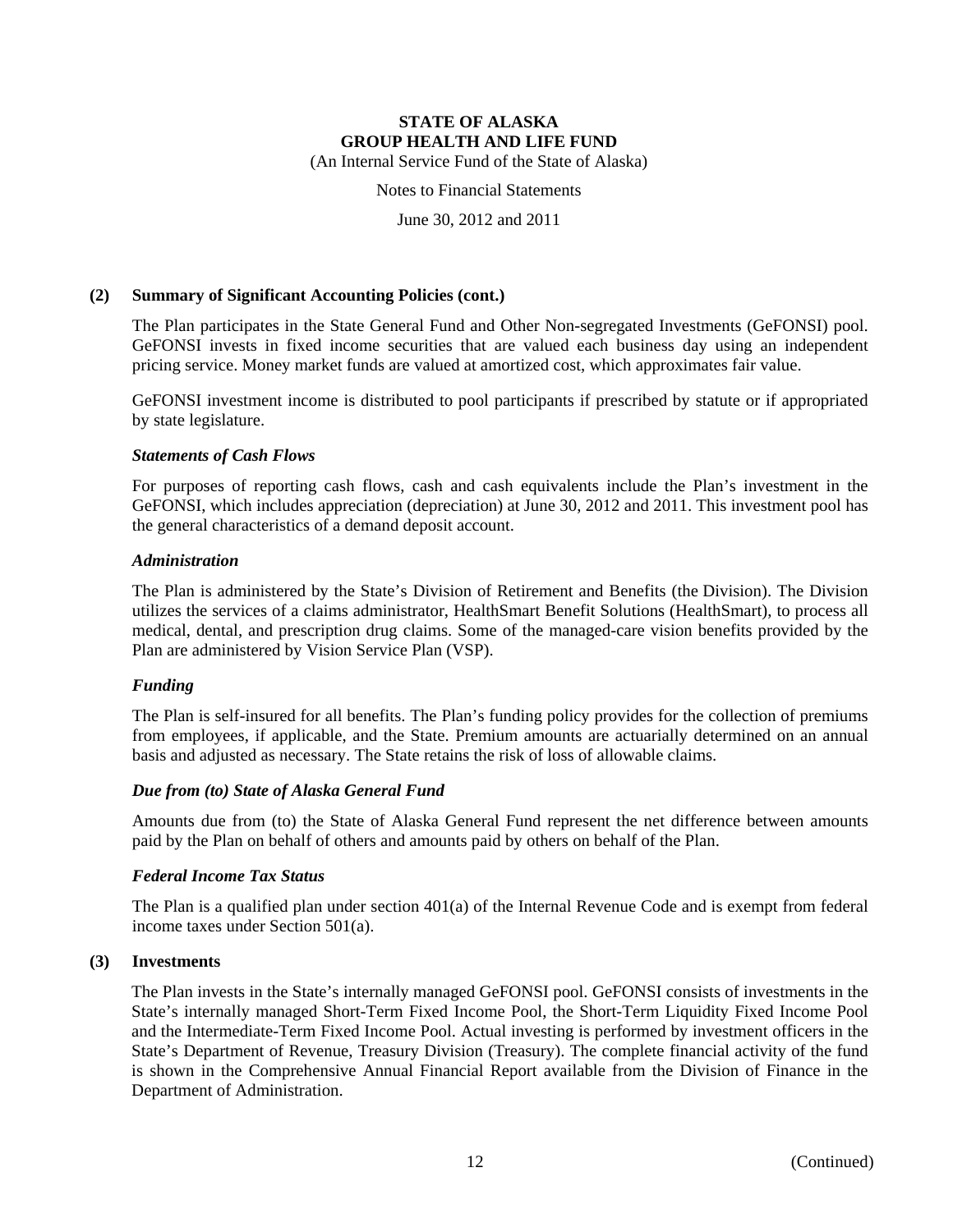Notes to Financial Statements

June 30, 2012 and 2011

#### **(3) Investments (cont.)**

Assets in the pools are reported at fair value. Investment purchases and sales are recorded on a trade-date basis. Securities are valued each business day using prices obtained from a pricing service when such prices are available; otherwise, such securities are valued at the mid-point between the bid and asked price or at prices for securities of comparable maturity, quality and type.

The accrual basis of accounting is used for investment income and GeFONSI investment income is distributed to pool participants monthly if prescribed by statute or if appropriated by the state legislature. Income in the Short-Term, Short-Term Liquidity and Intermediate-Term Fixed Income Pools is allocated to pool participants daily on a pro rata basis.

At June 30, 2012, the Plan's share of pool investments was as follows:

|                                       | <b>Fair value</b>                         |                                                        |                                            |              |  |  |  |
|---------------------------------------|-------------------------------------------|--------------------------------------------------------|--------------------------------------------|--------------|--|--|--|
| <b>Investment type</b>                | <b>Short-term</b><br>fixed<br>income pool | <b>Short-term</b><br>liquidity<br>fixed<br>income pool | Intermediate-<br>term fixed<br>income pool | <b>Total</b> |  |  |  |
| Commercial paper                      | \$<br>784,714                             |                                                        | 12,355                                     | 797,069      |  |  |  |
| Corporate bonds                       | 2,099,135                                 |                                                        | 3,156,799                                  | 5,255,934    |  |  |  |
| Deposit                               | 92,146                                    |                                                        |                                            | 92,146       |  |  |  |
| Mortgage backed                       | 195,610                                   |                                                        | 772,734                                    | 968,344      |  |  |  |
| Other asset backed                    | 8,126,405                                 |                                                        | 84,905                                     | 8,211,310    |  |  |  |
| U.S. government agency                | 276,314                                   |                                                        | 1,010,526                                  | 1,286,840    |  |  |  |
| U.S. Treasury bills                   | 12,185,779                                | 3,232,125                                              | 1,683,335                                  | 17,101,239   |  |  |  |
| U.S. Treasury notes                   |                                           |                                                        | 13,934,239                                 | 13,934,239   |  |  |  |
| U.S. Treasury strip                   |                                           |                                                        | 12,421                                     | 12,421       |  |  |  |
| Yankees:                              |                                           |                                                        |                                            |              |  |  |  |
| Corporate                             | 482,968                                   |                                                        |                                            | 482,968      |  |  |  |
| Government                            |                                           |                                                        | 127,006                                    | 127,006      |  |  |  |
| Total invested assets                 | 24, 243, 071                              | 3,232,125                                              | 20,794,320                                 | 48,269,516   |  |  |  |
| Pool-related net assets (liabilities) | (662, 577)                                | 528                                                    | (19,068)                                   | (681, 117)   |  |  |  |
| Net invested assets                   | \$<br>23,580,494                          | 3,232,653                                              | 20,775,252                                 | 47,588,399   |  |  |  |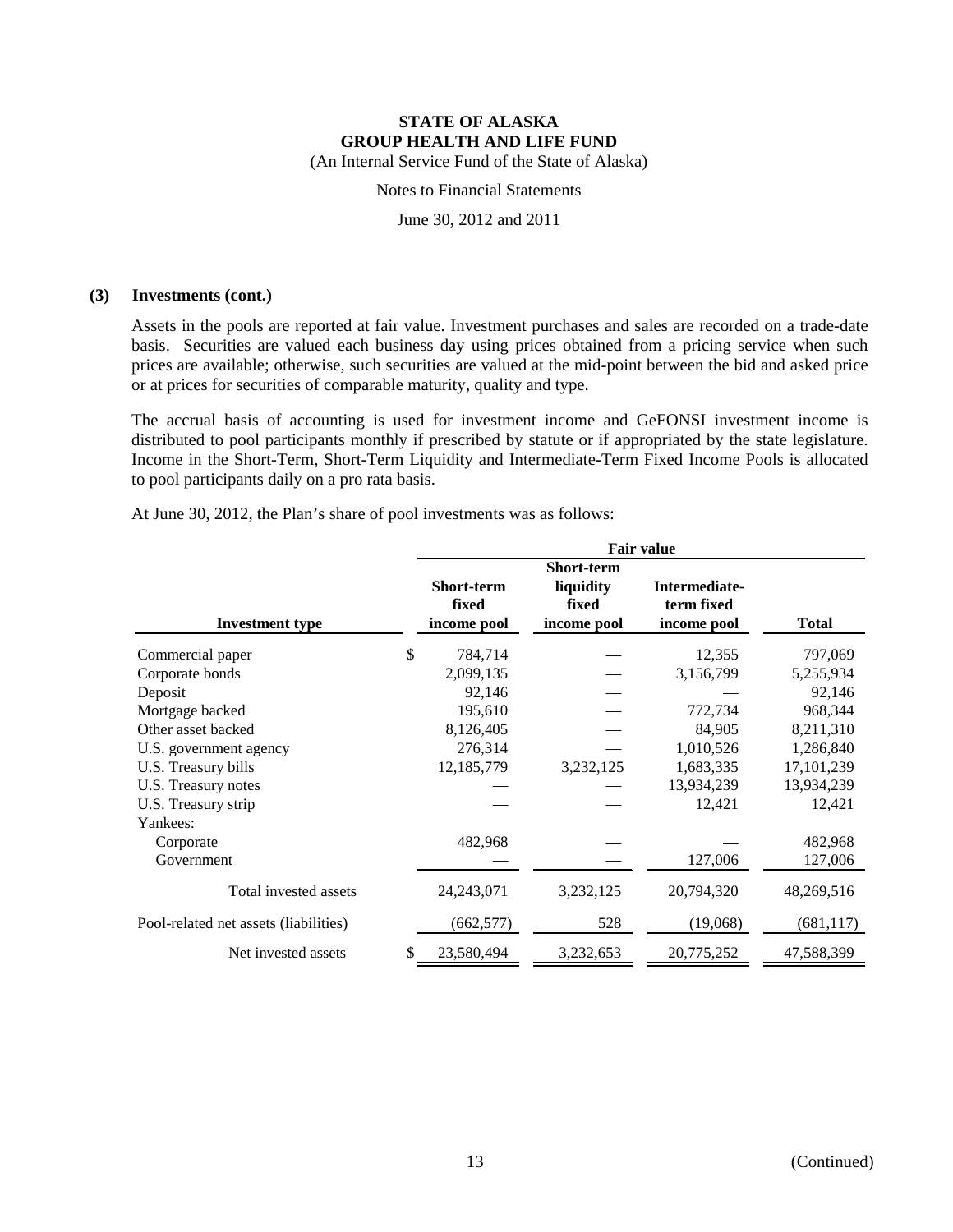Notes to Financial Statements

June 30, 2012 and 2011

#### **(3) Investments (cont.)**

At June 30, 2011, the Plan share of pool investments was as follows:

|                                 | <b>Fair value</b> |               |         |              |  |  |
|---------------------------------|-------------------|---------------|---------|--------------|--|--|
|                                 | Short-term        | Intermediate- |         |              |  |  |
|                                 | fixed             | term fixed    |         |              |  |  |
| <b>Investment type</b>          | income pool       | income pool   | Other   | <b>Total</b> |  |  |
| Commercial paper                | \$<br>1,663,479   | 61,826        |         | 1,725,305    |  |  |
| Corporate bonds                 | 7,358,249         | 3,158,569     |         | 10,516,818   |  |  |
| Mortgage backed                 | 341,618           | 624,702       |         | 966,320      |  |  |
| Other asset backed              | 7,382,578         | 293,557       |         | 7,676,135    |  |  |
| Overnight sweep account (LMCS)  | 198,490           |               |         | 198,490      |  |  |
| U.S. government agency          | 410,534           | 824,583       |         | 1,235,117    |  |  |
| U.S. government agency discount |                   |               |         |              |  |  |
| notes                           | 608,342           |               |         | 608,342      |  |  |
| U.S. Treasury bills             | 3,477,990         |               |         | 3,477,990    |  |  |
| U.S. Treasury notes             |                   | 12,335,775    |         | 12,335,775   |  |  |
| U.S. Treasury strip             |                   | 11,293        |         | 11,293       |  |  |
| Yankees:                        |                   |               |         |              |  |  |
| Corporate                       | 145,263           | 523,072       |         | 668,335      |  |  |
| Government                      |                   | 139,762       |         | 139,762      |  |  |
| Total invested assets           | 21,586,543        | 17,973,139    |         | 39,559,682   |  |  |
| Pool-related net assets         | 14,856            | 311,509       |         | 326,365      |  |  |
| Net invested assets             | 21,601,399        | 18,284,648    |         | 39,886,047   |  |  |
| Participant unallocated cash    |                   |               | 269,401 | 269,401      |  |  |
| Net cash and cash               |                   |               |         |              |  |  |
| equivalents                     | \$<br>21,601,399  | 18,284,648    | 269,401 | 40,155,448   |  |  |

#### **(4) Deposit and Investment Risk**

#### *Interest Rate Risk*

Interest rate risk is the risk that changes in interest rates will adversely affect the fair value of an investment.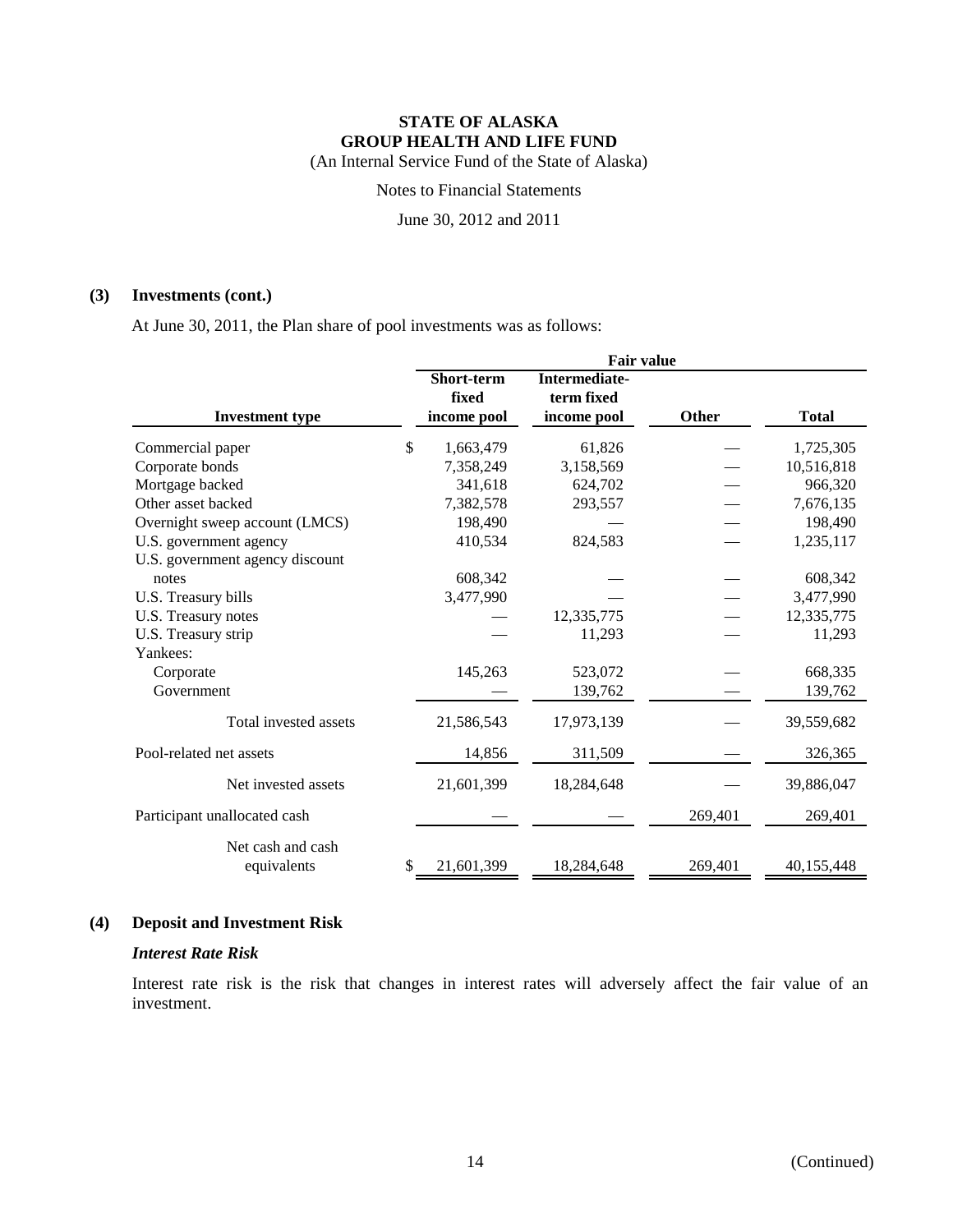Notes to Financial Statements

June 30, 2012 and 2011

#### **(4) Deposit and Investment Risk (cont.)**

#### *Short-Term Fixed Income Pool*

As a means of limiting its exposure to fair value losses arising from increasing interest rates, Treasury's investment policy limits individual fixed rate securities to fourteen months to maturity or fourteen months expected average life upon purchase. Floating rate securities are limited to three years to maturity or three years expected average life upon purchase. Treasury utilizes the actual maturity date for commercial paper and twelve-month prepay speeds for other securities. At June 30, 2012, the expected average life of individual fixed rate securities range from one day to one year and the expected average life of floating rate securities ranged from eight days to fourteen years.

#### *Short-Term Liquidity Fixed Income Pool*

Treasury's investment policy limits individual fixed rate securities to six months to maturity. These constraints apply to trade date, except for securities bought at new issue, for which settlement date applies. At June 30, 2012, the expected average life of fixed rate securities ranged from 163 to 170 days.

#### *Intermediate-Term Fixed Income Pool*

Duration is a measure of interest rate risk. It measures a security's sensitivity to a 100-basis point change in interest rates. The duration of a pool is the average fair value weighted duration of each security in the pool taking into account all related cash flows.

Treasury uses industry-standard analytical software developed by The Yield Book Inc. to calculate effective duration. The software takes into account various possible future interest rates, historical and estimated prepayment rates, call options, and other variable cash flows for purposes of the effective duration calculation.

Through its investment policy, Treasury manages its exposure to fair value losses arising from increasing interest rates by limiting effective duration of the Intermediate-Term Fixed Income Pool to the following:

Intermediate-Term Fixed Income Pool  $- \pm 20\%$  of the Merrill Lynch 1-5 year Government Bond Index. The effective duration for the Merrill Lynch 1-5 year Government Bond Index at June 30, 2012, was 2.66 years.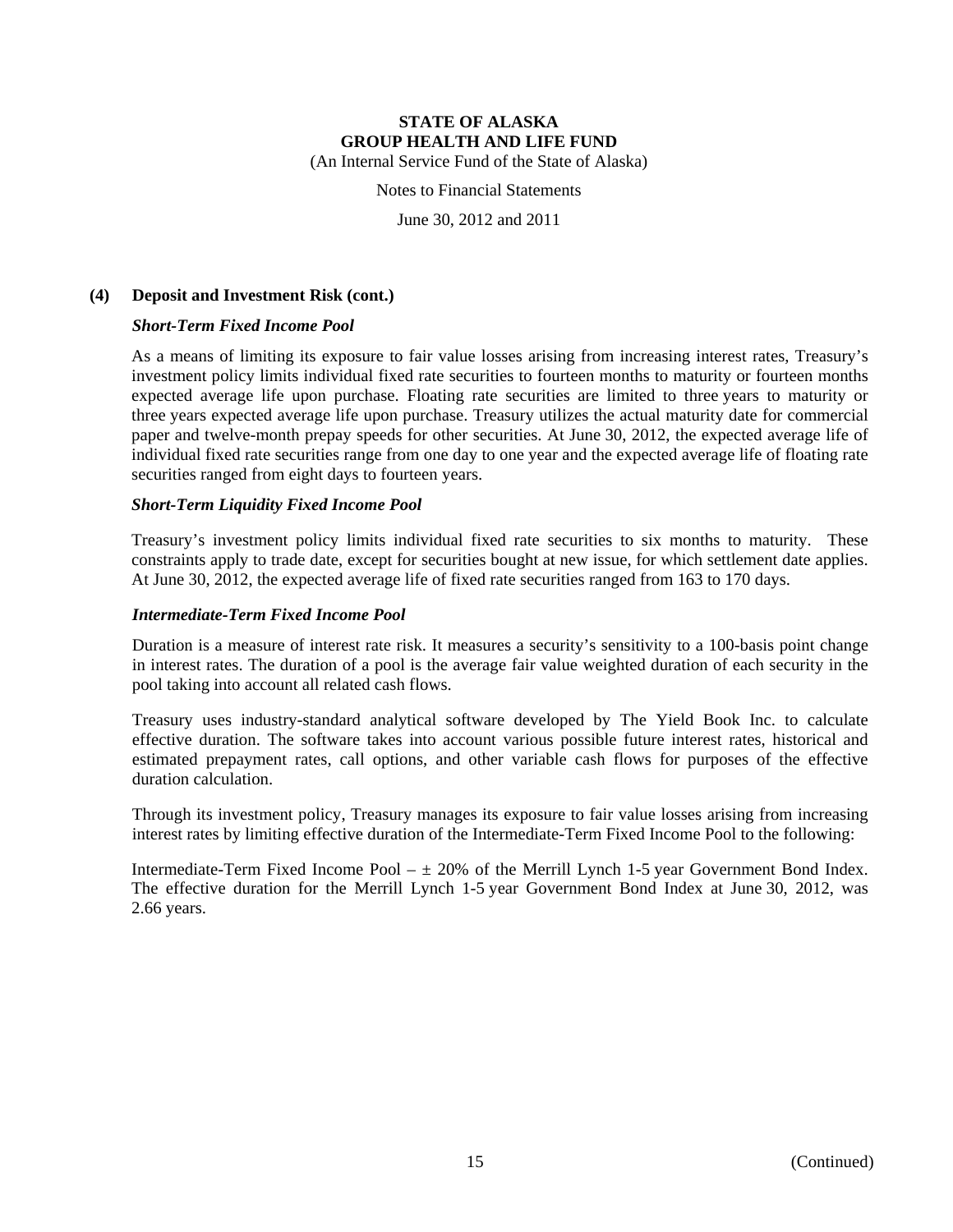Notes to Financial Statements

June 30, 2012 and 2011

#### **(4) Deposit and Investment Risk (cont.)**

At June 30, 2012, the effective duration by investment type was as follows (in years):

|                                     | Intermediate-<br>term fixed<br>income pool |
|-------------------------------------|--------------------------------------------|
| Cash equivalent                     | 0.26                                       |
| Corporate                           | 1.62                                       |
| Mortgage-backed                     | 1.28                                       |
| Other asset-backed                  | 2.43                                       |
| U.S. government agency              | 1.24                                       |
| U.S. Treasury bill                  | 0.30                                       |
| U.S. Treasury notes                 | 2.78                                       |
| U.S. Treasury strip                 | 5.26                                       |
| Yankees:                            |                                            |
| Corporate                           | 2.63                                       |
| Government                          | 1.72                                       |
| <b>Portfolio effective duration</b> | 2.23                                       |

## *Credit Risk*

Credit risk is the risk that an issuer or other counterparty to an investment will not fulfill its obligations.

Treasury's investment policy has the following limitations with regard to credit risk:

Short-Term Fixed Income Pool investments are limited to instruments with a long-term credit rating of at least A3 or equivalent and instruments with a short-term credit rating of at least P-1 or equivalent. Commercial paper must be rated at least P-1 by Moody's and A-1 by Standard and Poor's. Asset-backed and non-agency mortgage securities must be rated A3 or equivalent. The A3 rating is defined as the median rating of the following three rating agencies: Standard & Poor's Corporation, Moody's and Fitch. Asset-backed and non-agency mortgage securities may be purchased if only rated by one of these agencies if they are rated AAA.

Short-Term Liquidity Pool investments are limited to U.S. Treasury obligations or other U.S. Government securities issued in full faith or guaranteed by agencies and instrumentalities of the U.S. Government, obligations of foreign governments, sovereign states, supranational entities, and their instrumentalities denominated in U.S. dollars, and the State's internally-managed Short-Term Fixed Income Pool.

Intermediate-Term Fixed Income Pool investments are limited to securities with a long-term credit rating of at least Baa3 or equivalent and securities with a short-term credit rating of at least P-1 or equivalent. Asset-backed and non-agency mortgage securities must be rated investment grade. The investment grade rating is defined as the median rating of the following three rating agencies: Standard & Poor's Corporation, Moody's and Fitch. Asset-backed and non-agency mortgage securities may be purchased if only rated by one of these agencies if they are rated AAA.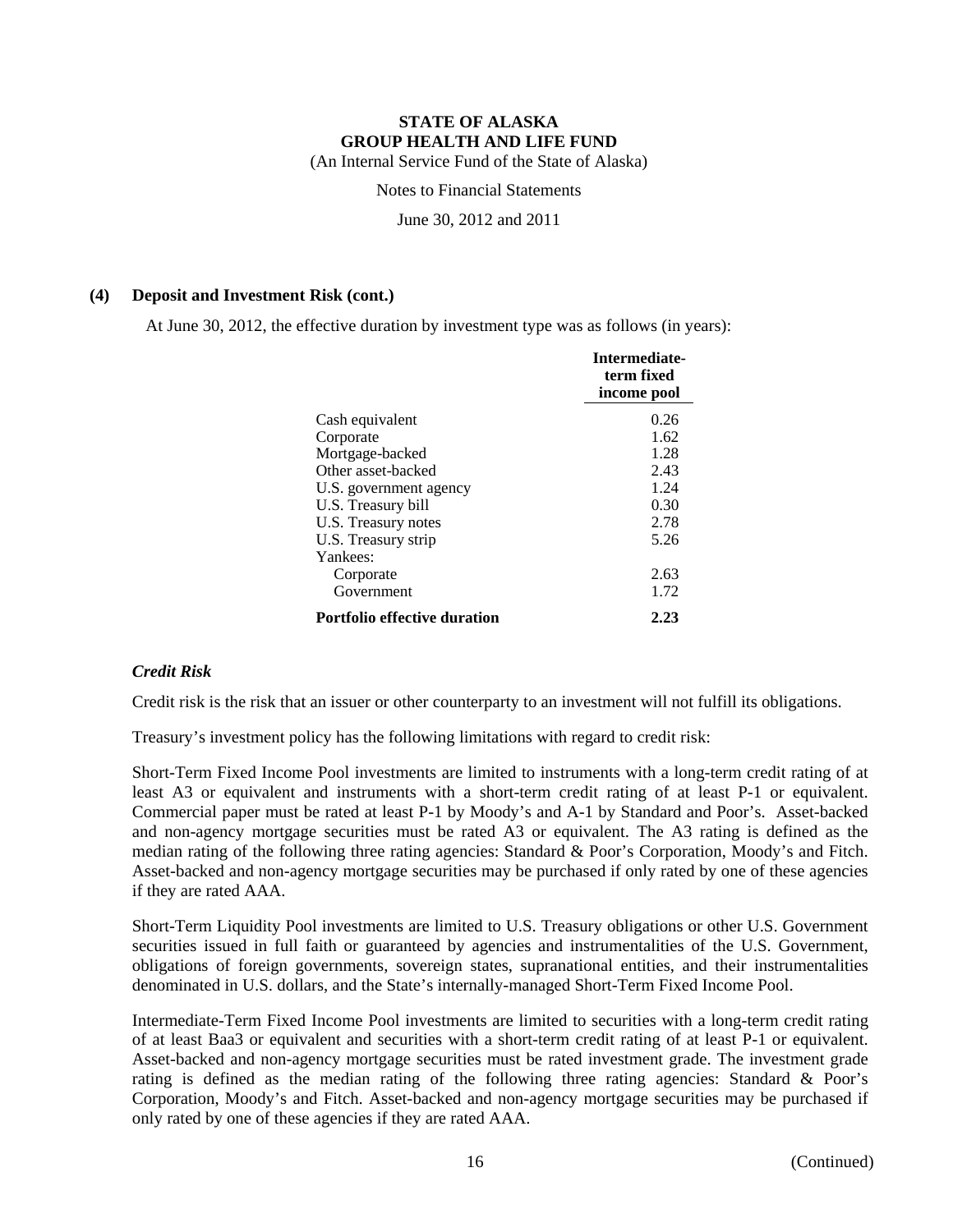Notes to Financial Statements

June 30, 2012 and 2011

#### **(4) Deposit and Investment Risk (cont.)**

At June 30, 2012, the State's internally managed pools consisted of investments with credit quality ratings issued by nationally recognized statistical rating organizations as follows (using Standard and Poor's Corporation rating scale):

| <b>Investment type</b> | <b>Rating</b>  | Short-term<br>fixed income<br>pool |      | Short-term<br>liquidity<br>fixed income<br>pool |   | Intermediate-<br>term fixed<br>income pool |      |
|------------------------|----------------|------------------------------------|------|-------------------------------------------------|---|--------------------------------------------|------|
| Commercial paper       | Not rated      | 3.33                               | $\%$ |                                                 | % | 0.06                                       | $\%$ |
| Corporate bonds        | <b>AAA</b>     |                                    |      |                                                 |   | 0.66                                       |      |
| Corporate bonds        | AA             | 4.94                               |      |                                                 |   | 7.54                                       |      |
| Corporate bonds        | $\mathbf{A}$   | 3.60                               |      |                                                 |   | 3.52                                       |      |
| Corporate bonds        | <b>BBB</b>     |                                    |      |                                                 |   | 1.21                                       |      |
| Corporate bonds        | Not rated      | 0.35                               |      |                                                 |   | 0.06                                       |      |
| Government agency      | AA             | 1.17                               |      |                                                 |   | 4.75                                       |      |
| Government agency      | $\mathbf{A}$   |                                    |      |                                                 |   | 0.06                                       |      |
| Mortgage backed        | <b>AAA</b>     | 0.46                               |      |                                                 |   | 1.73                                       |      |
| Mortgage backed        | AA             |                                    |      |                                                 |   | 1.27                                       |      |
| Mortgage backed        | <b>CCC</b>     |                                    |      |                                                 |   | 0.02                                       |      |
| Mortgage backed        | Not rated      | 0.37                               |      |                                                 |   | 0.61                                       |      |
| Other asset backed     | <b>AAA</b>     | 26.15                              |      |                                                 |   | 0.27                                       |      |
| Other asset backed     | AA             | 1.90                               |      |                                                 |   |                                            |      |
| Other asset backed     | $\mathbf{A}$   | 0.08                               |      |                                                 |   |                                            |      |
| Other asset backed     | Not rated      | 6.30                               |      |                                                 |   | 0.13                                       |      |
| Other pool ownership   | Not rated      |                                    |      | 0.11                                            |   | 2.42                                       |      |
| U.S. Treasury bills    | AA             | 51.67                              |      | 99.87                                           |   | 7.91                                       |      |
| U.S. Treasury notes    | AA             |                                    |      |                                                 |   | 65.44                                      |      |
| U.S. Treasury strip    | AA             |                                    |      |                                                 |   | 0.06                                       |      |
| Yankees:               |                |                                    |      |                                                 |   |                                            |      |
| Corporate              | <b>AAA</b>     |                                    |      |                                                 |   | 0.50                                       |      |
| Corporate              | AA             | 1.42                               |      |                                                 |   | 0.66                                       |      |
| Corporate              | $\mathbf{A}$   | 0.62                               |      |                                                 |   | 0.30                                       |      |
| Corporate              | <b>BBB</b>     |                                    |      |                                                 |   | 0.32                                       |      |
| Government             | AA             |                                    |      |                                                 |   | 0.54                                       |      |
| Government             | $\overline{A}$ |                                    |      |                                                 |   | 0.01                                       |      |
| Government             | Not rated      |                                    |      |                                                 |   | 0.04                                       |      |
| No credit exposure     | No exposure    | (2.36)                             |      | 0.02                                            |   | (0.09)                                     |      |
|                        |                | 100.00%                            |      | 100.00%                                         |   | 100.00%                                    |      |